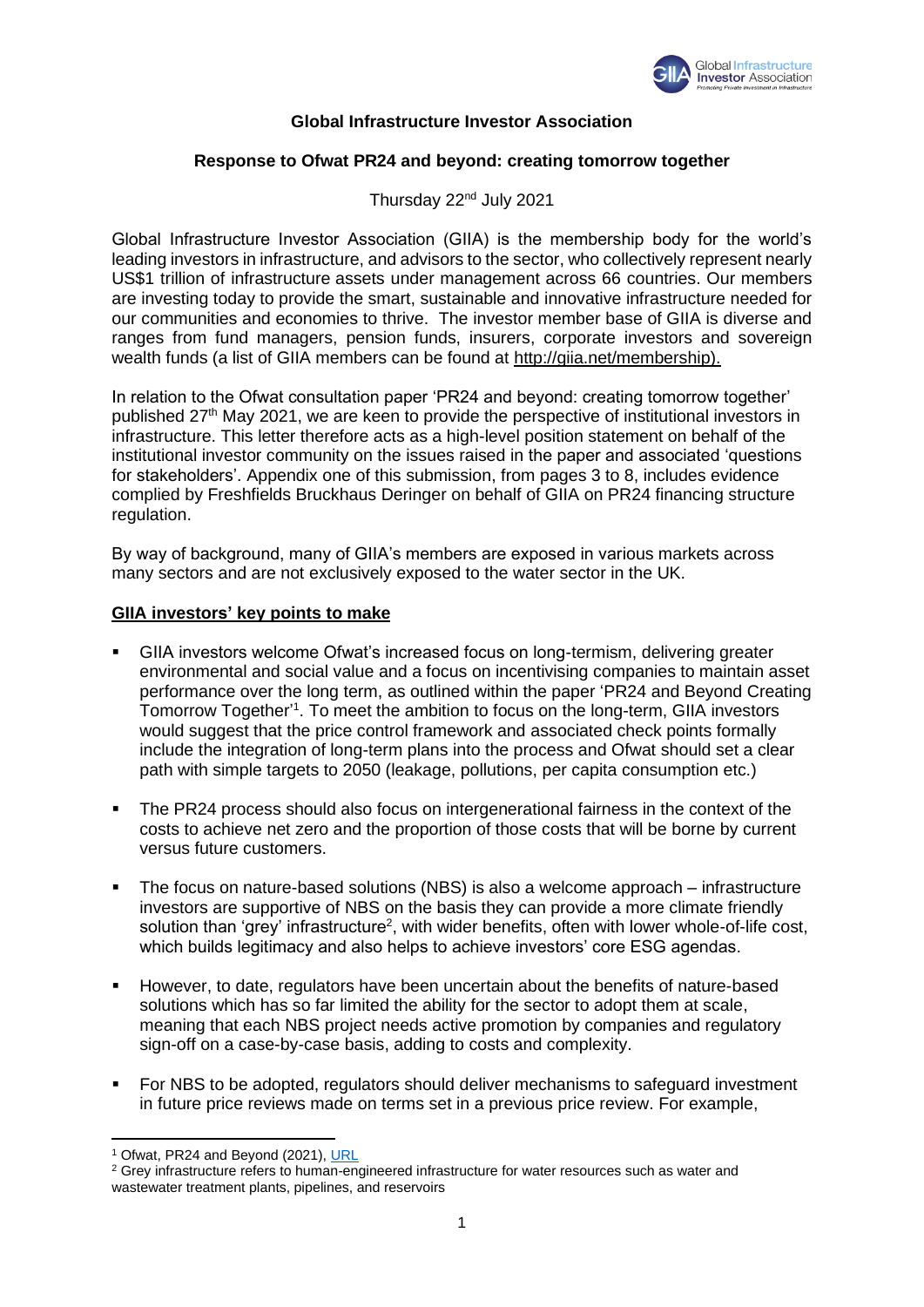

solutions with higher operational expenditure to deliver wider environmental benefits should not be welcomed in one price review and then penalised in the next by a narrower approach to benchmarking.

- GIIA investors also hope that Ofwat takes the decision of the CMA final determination on PR19 price controls fully in to account when setting out the parameters for PR24. Investors would like to see Ofwat incorporate the CMA's recommendation that the weighted average cost of capital (WACC) should be set at a level that enables the investment needed for the water sector to meet net zero carbon emissions by  $2030<sup>3</sup>$ .
- The CMA also provided increased cost allowances to water companies to pay for improvements in priority areas such as security of supply and leakage. Investors hope that Ofwat will reflect that decision in the PR24 methodology and acknowledge the link between higher costs and improved service levels, especially where there is a stepchange in regulatory targets to meet decarbonisation objectives.
- The CMA found no evidence of a link between company financeability and customer risk and removed the Gearing Outperformance Sharing Mechanism (GOSM) from the determination, finding that it was ineffective as a tool for benefit sharing or as a tool to improve financial resilience. There has also not been any evidence to support the case that high gearing levels impact on company decision making.
- Investors highlight that there are already many regulatory controls in place to provide protection to consumers from high gearing including: licence conditions, ringfencing and, in worst case scenarios, special administration measures. The risk of financial distress is borne exclusively by shareholders and debtholders and there is no evidence of overspill to consumers. **[See separate note below prepared by Freshfields on behalf of GIIA, regarding Ofwat's approach to financial structures].**
- We would also emphasise the importance of having a very clear thread between the next water sector Strategic Policy Statement and Ofwat's strategic objectives in order to increase the alignment between government, regulator and companies in taking on the challenge of achieving net zero during a period when many of the difficult decisions will need to have been taken or begun to be implemented.
- Investors would also be keen to learn more about Ofwat's intentions and rationale in terms of the stated objective to develop 'a targeted and more effective approach to capturing customers' views'. We certainly feel that alignment between regulator, companies and customers is important in terms of helping companies to fully represent customer views in the price determination. However, we would also emphasize that it is important to ensure that regional variation in customer priorities is not diluted through any such standardization, and that the views of elected representatives (such as directly elected regional Mayors) are also adequately reflected within the process. In any potential changes in this regard, it will be important that operating companies are able to maintain strong relationships with their customer bases to continue to build confidence and trust between them.
- Finally, we note Ofwat's recognition of one of its duties to 'align the interests of companies and investors with those of customers, so that the sector is attractive to investors'. GIIA supports this approach and we would emphasize the importance of ensuring that rates of return for investors are internationally competitive and sufficient to attract the long-term investment required in the sector.

<sup>&</sup>lt;sup>3</sup> Water UK, 2030 Net Zero Routemap (2020), [URL](https://www.water.org.uk/routemap2030/)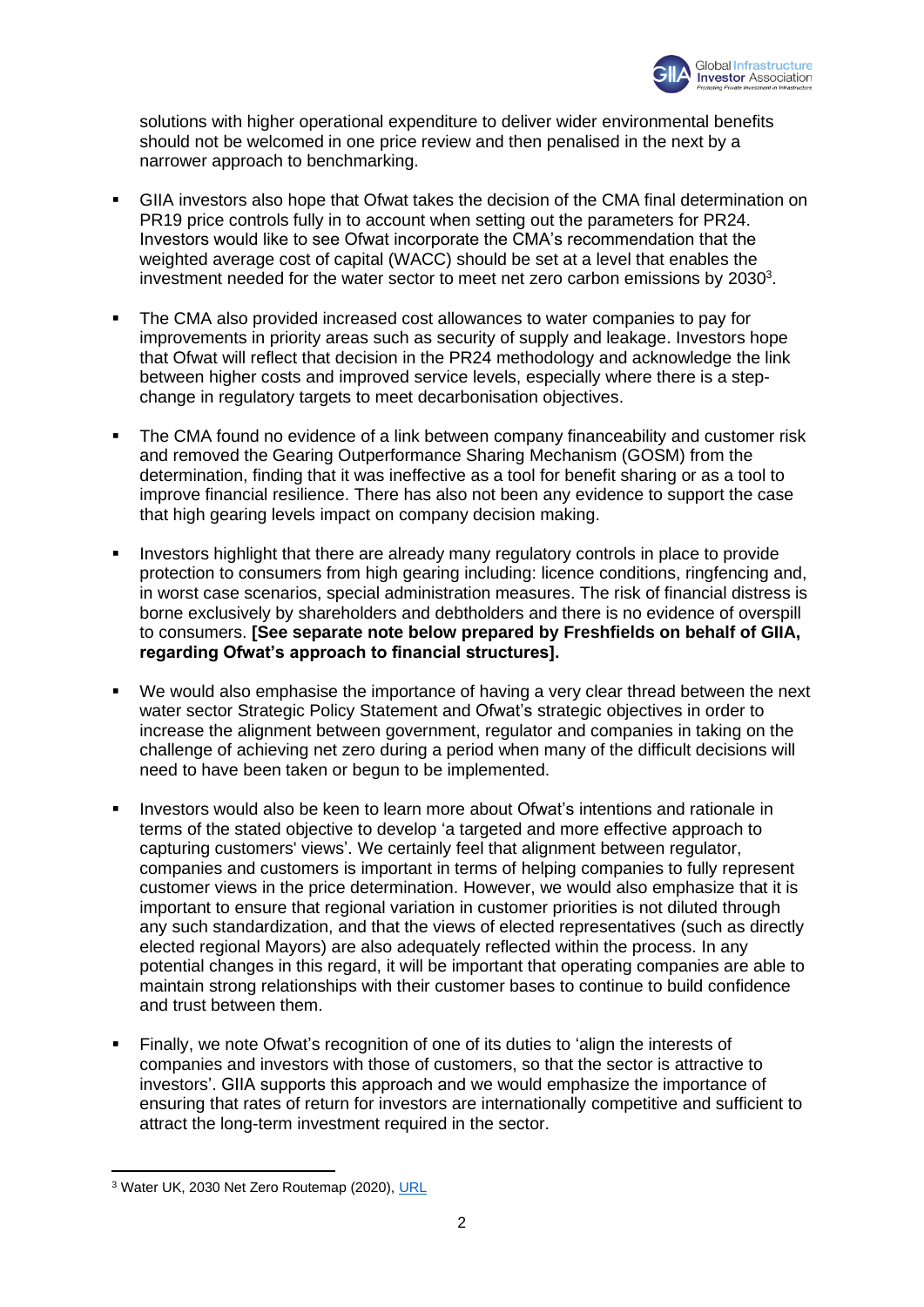

# **APPENDIX ONE**

### **Freshfields Bruckhaus Deringer Comments on Ofwat's Proposed Approach to Financing Structure Regulation in PR24**

## **1. Introduction**

- 1.1 The Global Infrastructure Investor Association (*GIIA*) has asked Freshfields to provide you with a legal perspective on Ofwat's proposals to regulate companies' financial structures in PR24.<sup>4</sup> Freshfields has extensive experience in regulated industry price control reviews, including advising one of the disputing water companies before the CMA in the PR19 redeterminations. Given this expertise, Freshfields hopes to provide legal insights in order to assist in HM Treasury's consideration of the issues arising from Ofwat's concurrent development of policy for the next water price control, PR24.
- 1.2 GIIA's members share common ground with the Government and the Competition and Markets Authority (*CMA*) in their belief that price controls should deliver the highestpriority objectives facing the water sector, including tackling population growth pressures and climate change,<sup>5</sup> recovering from the COVID-19 pandemic,<sup>6</sup> and designing a stable regulatory framework to attract the level of investment required to build a resilient and affordable network for UK customers in the long term.<sup>7</sup>
- 1.3 So, going forward, it is crucial that, given the size and speed of investment necessary to tackle these issues, regulators consider the long-term impacts of regulatory decisions on consumers and not just the impact on bills in the short-term.<sup>8</sup> Indeed, Ofwat also recognises the importance of these long-term objectives: Ofwat's interim CEO, at a recent conference, said, *"[Ofwat] need to see the next five price reviews as incremental steps to deliver a 30 year plan*".<sup>9</sup>
- 1.4 However, these high-level sentiments from Ofwat's senior leadership do not appear to have translated into the detail of the recent PR24 consultation, particularly the reemergence of Ofwat's consideration of unevidenced proposals to control companies' gearing levels which do nothing to further any of these key policy objectives.
- 1.5 Ofwat's latest proposals for its forthcoming PR24 price review in particular, proposals to regulate companies' financing structures in the water sector – are unduly focused on historical issues that have been thoroughly reviewed, and dismissed, by the CMA in its PR19 redetermination. Ofwat appears to be unnecessarily channelling energy into areas where the CMA has recently confirmed that compelling evidence supports the view that regulatory intervention into financing structures is not necessary. Such misdirected effort by Ofwat is particularly problematic at a time when other wellevidenced and urgent challenges face the sector. It also fosters investor concern in

<sup>4</sup> GIIA is the membership body for the world's leading institutional investors in infrastructure. GIIA members operate in 66 countries across 6 continents and are responsible for over US\$940bn of assets under management globally, with over a third of that value invested in the UK. GIIA members have stakes in 10 of the privately held regional water companies in England and Wales, which supply over 50% of the UK population's water. GIIA members are also active across numerous other regulated industries in the UK.

<sup>&</sup>lt;sup>5</sup> GIIA, **Future of Regulation**, November 2020, p.11.

<sup>6</sup> GIIA, [Future of Regulation,](http://giia.net/wp-content/uploads/2020/11/The-Future-of-Regulation-GIIA-Nov-2020.pdf) November 2020, p.12.

<sup>7</sup> GIIA, [Future of Regulation,](http://giia.net/wp-content/uploads/2020/11/The-Future-of-Regulation-GIIA-Nov-2020.pdf) November 2020, p.12.

<sup>8</sup> See, for example, Meg Hillier MP, Letter from Committee of Public Accounts to Department for Environment, [Food & Rural Affairs,](https://committees.parliament.uk/publications/2569/documents/25858/default/) 29 July 2020, p.2.

<sup>9</sup> David Black speech, [Water Security Conference 2021,](https://www.ofwat.gov.uk/wp-content/uploads/2021/06/David-Black-WWT-Speech-29-June.pdf) 29 June 2021, p.3; Ofwat, **PR24 and beyond: Creating** [tomorrow, together,](https://www.ofwat.gov.uk/wp-content/uploads/2021/05/PR24-and-Beyond-Creating-tomorrow-together.pdf) May 2021, p.14.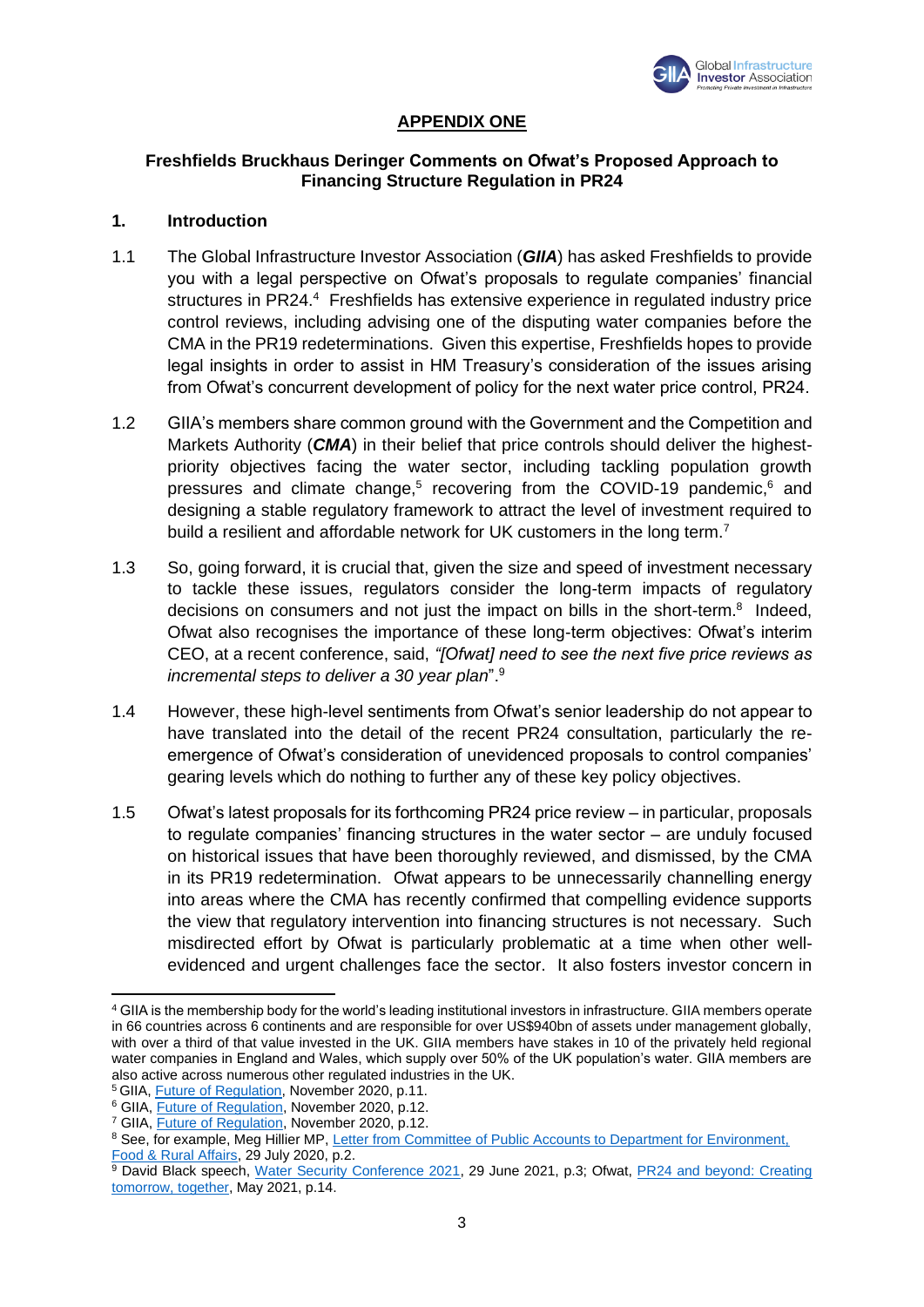

the investor community regarding the stability of the regulatory framework that forces investors to factor in additional risks when deciding whether to invest in UK infrastructure, at a time when their investment is critically needed.

- 1.6 The remainder of this note addresses the following:
	- $\circ$  Section 2: regulatory treatment of financing structures in the UK;
	- o Section 3: Ofwat's proposals on financing structure regulation in PR24;
	- o Section 4: concerns of the investor community regarding these proposals; and
	- o Section 5: concluding remarks.

#### **2. Regulatory treatment of financing structures in the UK**

- 2.1 One of the fundamental underlying principles of UK water sector regulation since privatisation has been that companies, their shareholders and their management are best placed to make decisions about raising finance and designing efficient capital structures. This principle underpins the approach taken by Ofwat to setting financial parameters of its price controls for the *notional* company i.e. it leaves actual companies with independence to design their financing structures, thereby ensuring that the risks sit with the shareholders rather than being passed on to customers. The Competition Commission (and more recently, the CMA)<sup>10</sup>, as well as other UK economic regulators such as Ofgem<sup>11</sup>, have consistently endorsed the efficacy of this approach in price control (re-)determinations.
- 2.2 Indeed, Ofwat has itself acknowledged consistently throughout previous price controls<sup>12</sup> that water companies should independently determine their financing structures. Further, Ofwat has explicitly recognised the benefits to consumers of higher levels of gearing in capital structures, which include that:<sup>13</sup>
	- (a) interest payments on debt are tax-deductible and the resulting upside is shared with customers under the tax allowances that are set with respect to a company's actual level of gearing; and

<sup>&</sup>lt;sup>10</sup> The CMA/CC have echoed this position in various precedents. CMA, SONI Limited v Northern Ireland Authority [for Utility Regulation Final Determination,](https://assets.publishing.service.gov.uk/media/5a09a73ce5274a0ee5a1f189/soni-niaur-final-determination.pdf) November 2017, para. 7.306: "*[The CMA agrees] with the UR that it is well established regulatory precedent that there are many financing structures that can be used, and that it is not for the regulator to impose any particular financing structure, other than to the extent of requiring minimum financial strength*". CMA[, Bristol Water plc Final Determination,](https://assets.publishing.service.gov.uk/media/56279924ed915d194b000001/Bristol_Water_plc_final_determination.pdf) October 2015, paras. 10.93, 10.27, 10.132: the CMA noted that it was for the shareholders and the management of the company to determine the most efficient financial structure (including its levels of gearing) and that "*the amount of new debt taken in any particular period remains a decision for management, and hence not for the regulator to second-guess*". Also see CMA[, Bristol Water plc Final](https://assets.publishing.service.gov.uk/media/55194c70e5274a142b0003bc/558_final_report.pdf)  [Determination,](https://assets.publishing.service.gov.uk/media/55194c70e5274a142b0003bc/558_final_report.pdf) August 2010, paras. 10.10, 10.21.

<sup>11</sup> Ofgem, [Finance Annex to Ofgem's RIIO-2 Final Determinations,](https://www.ofgem.gov.uk/sites/default/files/docs/2021/02/final_determinations_-_finance_annex_revised_002.pdf) February 2021 para 2.43: "*We do not consider it our role to influence treasury strategy…and it is up to networks to determine their own capital structure and treasury strategy*".

<sup>12</sup> Ofwat, [PR04 Final Determinations,](https://www.ofwat.gov.uk/wp-content/uploads/2020/10/PR04-final-determinations-document.pdf) p.230: "*the actual capital structure that companies choose is a matter for their own management and the markets*"; Ofwat, [PR09 Final Determinations,](https://www.ofwat.gov.uk/wp-content/uploads/2015/11/det_pr09_finalfull.pdf) p.141: "*it is for companies, their shareholders and management to determine the most efficient financing structure to meet their circumstances*  within the price setting package"; Ofwat, [PR14 Final Determinations policy chapter A8 –](https://www.ofwat.gov.uk/wp-content/uploads/2015/10/det_pr20141212financeability.pdf) financeability and [affordability,](https://www.ofwat.gov.uk/wp-content/uploads/2015/10/det_pr20141212financeability.pdf) p.10: "*Our focus is on the financeability of the company with a notional capital structure as this ensures that risks around financing decisions, such as the level of gearing and structure of debt, remain with shareholders in the company rather than being passed on to customers*" (emphasis added). Indeed, even in its Consultation [on the approach to the cost of debt for PR19,](https://www.ofwat.gov.uk/wp-content/uploads/2016/09/pap_con20160906costofdebtv2.pdf) p.19, Ofwat held when discussing securitised structures that "*we have been clear that the risk and consequences of adopting these structures remains with the companies and their investors.*"

<sup>&</sup>lt;sup>13</sup> Ofwat[, Water 2020: consultation on the approach to the cost of debt for PR19,](https://www.ofwat.gov.uk/wp-content/uploads/2016/09/pap_con20160906costofdebtv2.pdf) September 2016, p.19.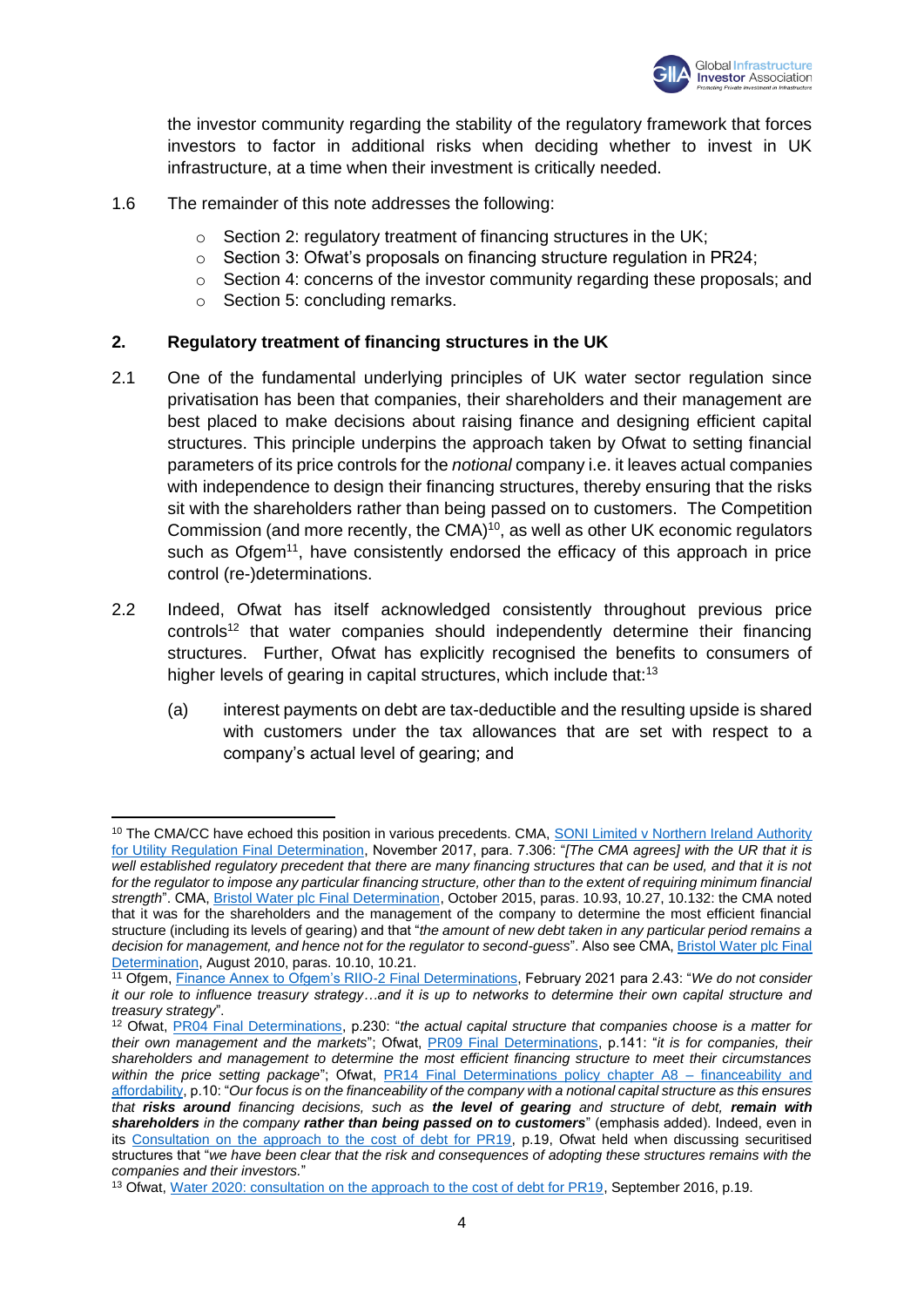

- (b) management of highly geared companies are subject to increased scrutiny to ensure efficient delivery of services at lower cost, the benefits of which can be passed on to consumers.
- 2.3 Ofwat has also recently noted that *"a securitised structure can support a higher level of gearing with limited impact on interest costs than a non-securitised company while*  maintaining a similar investment grade credit rating".<sup>14</sup> This is because securitised structures involve protective covenants and a security package which provide restrictions on the companies, and additional creditor rights, thereby enhancing protection against insolvency and disruption to services.<sup>15</sup>
- 2.4 It is additionally worth noting that none of the measures introduced in PR19 reduced bills, reduced allowed returns, increased Outcome Delivery Incentives (*ODI*s)<sup>16</sup> targets and associated penalties - which made it Ofwat's toughest price control yet, were constrained by gearing levels.

# *CMA's recent decision in the water sector*

- 2.5 Ofwat's approach to financing structures U-turned in the run up to its PR19 final determinations when it proposed interventions seeking to penalise more highly geared companies,<sup>17</sup> culminating in the introduction of a gearing outperformance sharing mechanism (*GOSM*). The GOSM involved companies with gearing higher than specified trigger points having to 'share' with customers on a 50:50 basis the deemed benefit apparently accruing to shareholders of gearing over 65%.<sup>18</sup> However, when four water companies requested redetermination of their PR19 price control, the CMA concluded that this mechanism should not form part its final determination on the following basis:
	- (a) the mechanism was not well-designed to increase the financial resilience of water companies and might even reduce it;
	- (b) Ofwat had not adequately evidenced the existence of financial resilience risks requiring regulatory intervention.<sup>19</sup> As such, the CMA was rightly concerned that the GOSM would represent a significant break from a well-established regulatory approach without offering sufficient evidence to justify doing so;<sup>20</sup>
	- (c) even if high gearing did reduce financial resilience, for which there was no evidence, the GOSM only *encouraged* reduction in gearing rather than *requiring* it<sup>21</sup>; and

<sup>14</sup> Ofwat[, Monitoring financial resilience,](https://www.ofwat.gov.uk/wp-content/uploads/2017/05/Monitoring-financial-resilience-updated-May-2017.pdf) November 2016, p.28.

<sup>&</sup>lt;sup>15</sup> Securitisation enables a company to raise debt by granting a mortgage (charge) over an identifiable stream of future cashflows generated by the business, rather than through a mortgage on the asset. In order to protect the quality of future cashflows, a securitised borrower agrees or 'covenants' with its lenders, under a common set of terms and conditions, to maintain the assets to a certain standard and not to sell the assets without consent – see Ofwat[, Monitoring financial resilience,](https://www.ofwat.gov.uk/wp-content/uploads/2017/05/Monitoring-financial-resilience-updated-May-2017.pdf) November 2016, p.28.

<sup>&</sup>lt;sup>16</sup> ODIs are a measure used by Ofwat to monitor performance of water companies.

<sup>&</sup>lt;sup>17</sup> Ofwat introduced the concept of a GOSM into the water regime for the first time during the course of the PR19 price control consultation process – see Ofwat, [Putting the sector in balance: position statement on PR19 business](https://www.ofwat.gov.uk/wp-content/uploads/2018/04/Putting-the-sector-in-balance-position-statement-on-PR19-business-plans-FINAL2.pdf)  [plans,](https://www.ofwat.gov.uk/wp-content/uploads/2018/04/Putting-the-sector-in-balance-position-statement-on-PR19-business-plans-FINAL2.pdf) July 2018, section 6.

<sup>&</sup>lt;sup>18</sup> CMA, [PR19 Final Determination,](https://assets.publishing.service.gov.uk/media/60702370e90e076f5589bb8f/Final_Report_---_web_version_-_CMA.pdf) March 2021, para. 9.1152.

<sup>19</sup> CMA, [PR19 Final Determination,](https://assets.publishing.service.gov.uk/media/60702370e90e076f5589bb8f/Final_Report_---_web_version_-_CMA.pdf) March 2021, para. 9.1223.

<sup>20</sup> CMA, [PR19 Final Determination,](https://assets.publishing.service.gov.uk/media/60702370e90e076f5589bb8f/Final_Report_---_web_version_-_CMA.pdf) March 2021, para 9.1223.

<sup>&</sup>lt;sup>21</sup> CMA, **PR19 Final Determination**, March 2021, para. 15.55.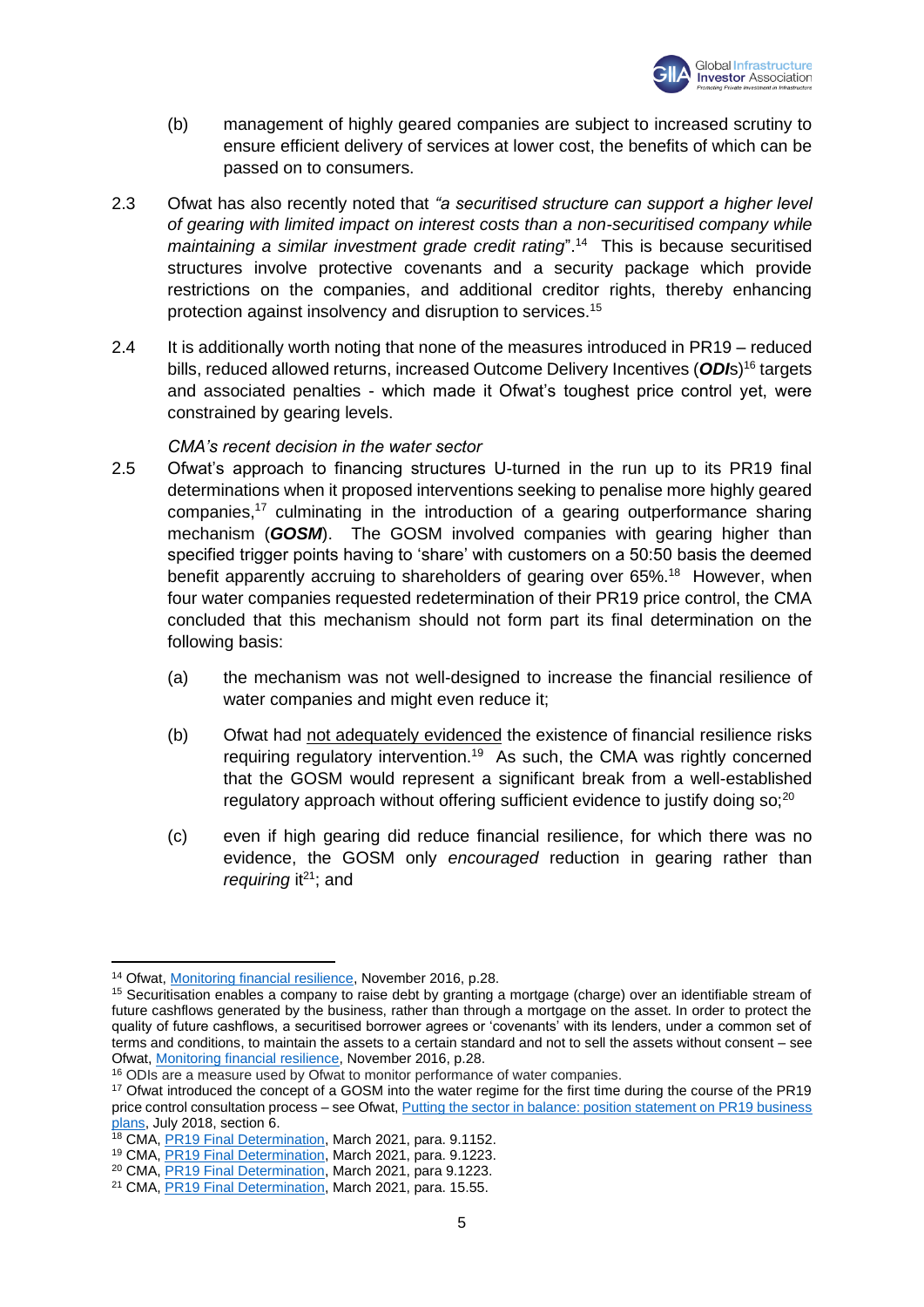

- (d) there are already multiple licence conditions<sup>22</sup> (for instance, the regulatory ringfence and special administration scheme), together with a water company's large and stable asset base, $23$  which provide protection to consumers. In particular, the ring-fence licence conditions place specific obligations on a company to ensure that it has sufficient financial and managerial resources to carry out its regulated activities.<sup>24</sup> On 13 July 2020, Ofwat introduced new licence conditions to water company appointments to further tighten the regulatory ringfence.<sup>25</sup>
- 2.6 Notably, the CMA also observed in its redetermination decisions that:
	- (a) even highly geared water companies were able to navigate the global financial crisis of 2008/09, arguably the most difficult financing environment in modern history, without evidence of financial distress or impact on either customers or the taxpayer; and
	- (b) the COVID-19 pandemic has also not caused the highly geared water companies to experience financial distress.<sup>26</sup>

# **3. Ofwat's proposals on financing structure regulation in PR24**

- 3.1 In light of the regulatory background outlined above, it is, therefore, surprising and concerning to see the latest commentary in a recent Ofwat May 2021 consultation on its plans for financial resilience in the upcoming price review ("*PR24 and beyond: Creating tomorrow, together*").<sup>27</sup>
- 3.2 Although Ofwat acknowledges that previous price controls have focused on a notional capital structure to set the base allowed return which "*benefits from simplicity and provides some protection to customers from bearing the risks of company choices around their capital and financing structure*"*,* <sup>28</sup> it nevertheless states in its latest consultation document that this regulatory approach may not do enough to discourage some companies from adopting *"risky"* financing strategies. Ofwat states that: "*[w]e acknowledge that the CMA's March 2021 redeterminations disallowed the gearing outperformance sharing mechanism which we introduced to address distorted incentives around highly-geared structures. We will consider whether further work targeting risky structures is required to address distorted incentives alongside our work on strengthening financial resilience discussed below*".<sup>29</sup>
- 3.3 Despite the CMA's dismissal of these measures in its PR19 redeterminations, Ofwat continues to be considering amending both the notional approach and whether

<sup>28</sup> Ofwat[, PR24 and beyond: Creating tomorrow, together,](https://www.ofwat.gov.uk/wp-content/uploads/2021/05/PR24-and-Beyond-Creating-tomorrow-together.pdf) May 2021, p.116.

<sup>&</sup>lt;sup>22</sup> CMA, [PR19 Final Determination,](https://assets.publishing.service.gov.uk/media/60702370e90e076f5589bb8f/Final_Report_---_web_version_-_CMA.pdf) March 2021, paras. 9.1224 and 15.55. The CMA concluded that the managed financial distress of Wessex and Dŵr Cymru were examples indicating that these tools – specifically ring fence measures – have be successfully deployed without obvious harm to either customers or taxpayers.

<sup>&</sup>lt;sup>23</sup> CMA, **PR19 Final Determination**, March 2021, paras. 15.55 and 9.1202.

<sup>24</sup> CMA, [PR19 Final Determination,](https://assets.publishing.service.gov.uk/media/60702370e90e076f5589bb8f/Final_Report_---_web_version_-_CMA.pdf) March 2021, footnote 3058.

<sup>&</sup>lt;sup>25</sup> Ofwat, Conclusions on section 13 of the WIA91 on [proposed modification to ringfencing provisions,](https://www.ofwat.gov.uk/wp-content/uploads/2020/07/Conclusions-on-section-13-of-ring-fencing.pdf) 14 July 2020.

<sup>26</sup> CMA, [PR19 Final Determination,](https://assets.publishing.service.gov.uk/media/60702370e90e076f5589bb8f/Final_Report_---_web_version_-_CMA.pdf) March 2021, para 9.1203. Also footnote 3110 states that: "*nearly a year into*  the COVID-19 crisis we have not seen any evidence of widespread financial distress in highly leveraged regulated *utilities in general, or more specifically in the highly leveraged Disputing Companies involved in this procedure*". <sup>27</sup> Ofwat[, PR24 and beyond: Creating tomorrow, together,](https://www.ofwat.gov.uk/wp-content/uploads/2021/05/PR24-and-Beyond-Creating-tomorrow-together.pdf) May 2021.

<sup>&</sup>lt;sup>29</sup> Ofwat[, PR24 and beyond: Creating tomorrow, together,](https://www.ofwat.gov.uk/wp-content/uploads/2021/05/PR24-and-Beyond-Creating-tomorrow-together.pdf) May 2021, p.116.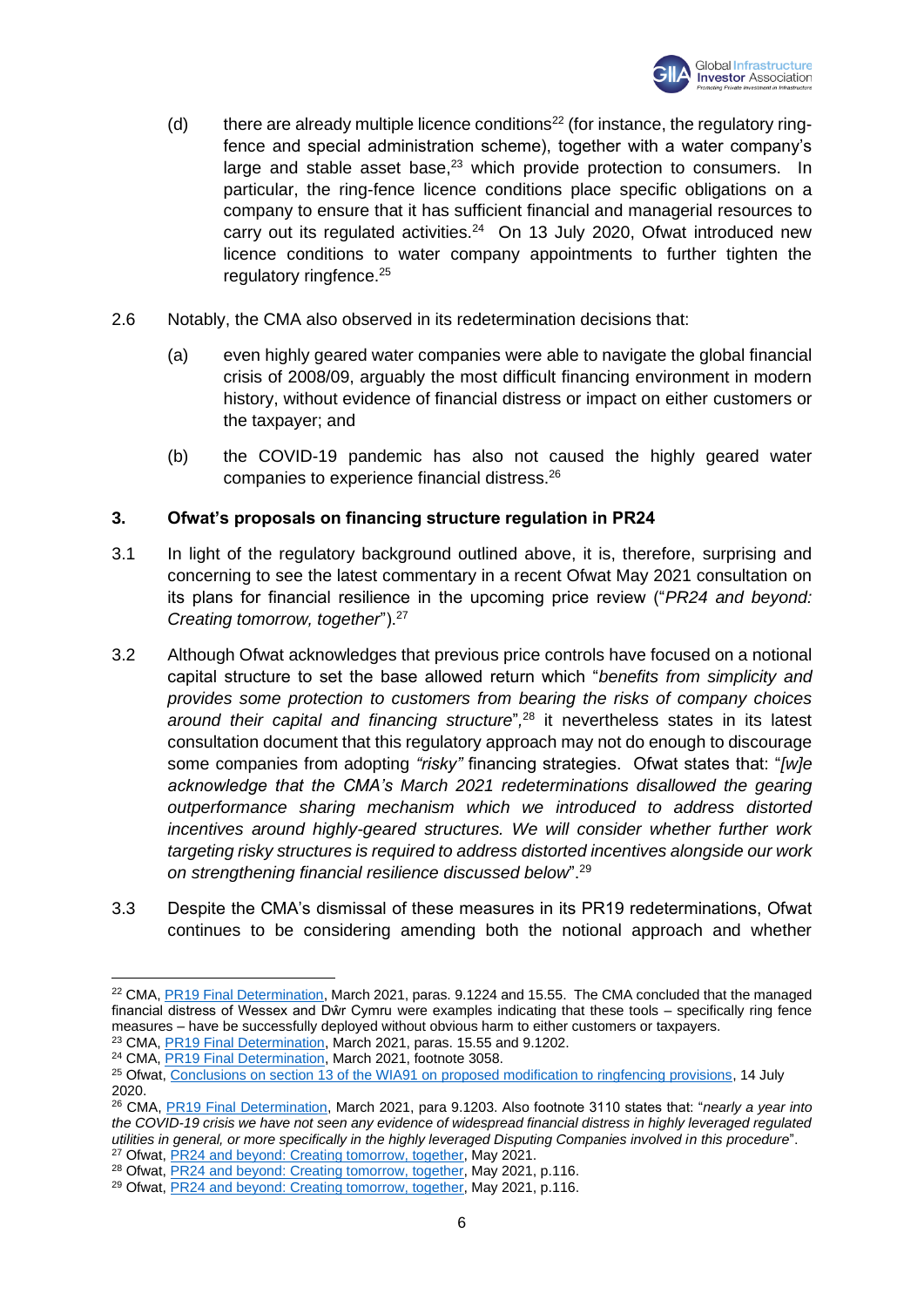

additional customer protections are required.<sup>30</sup> Indeed, a more recent report prepared for Ofwat by CEPA suggests that "*[d]iscussion of the [GOSM] by the CMA has highlighted that further thinking would be useful here, in particular whether the mechanism suitably deals with harm faced by society in the long-term from more highly geared structures and financial resilience risk*".<sup>31</sup>

- 3.4 However, critically, no new evidence has been put forward by Ofwat or CEPA (than that which was available to the CMA) that there is an actual legitimate concern that needs to be addressed, or that investors are benefiting from "risky" structures at the expense of customers. Indeed, it is difficult to discern what more evidence Ofwat might draw on, given the detailed consideration of the issue by the CMA following the extensive submissions by Ofwat on the matter during the redetermination process, including around two thousand pages of documents (in which gearing was addressed), spanning numerous rounds of written submissions, hearing transcripts and posthearing submissions, responses to the CMA's provisional findings and working papers, and replies to companies' responses to the CMA's provisional findings.
- 3.5 Ofwat will be publishing a discussion paper on customer protections on financial structures in Autumn 2021.<sup>32</sup>

# **4. Concerns of the investor community**

- 4.1 We understand that regulating financing structures in such an interventionist and arbitrary manner would be highly unattractive to many investors, who recognise the benefits and efficiencies arising from companies being granted the independence to design their financing structures in a way which best suits their company as part of a long-term financing strategy.
- 4.2 In contrast, were Ofwat to impose a mechanism that controlled financial structures at the company level, companies could be required to make changes to their financing structures in order to meet Ofwat's unevidenced concerns, even if they were not the most efficient or sensible decisions for the company.
- 4.3 Moreover, these proposals could dampen investment in the sector and operate contrary to Ofwat's statutory duties set out in the Water Industry Act 1991, including the duties that Ofwat should act to protect current and future customers and further the resilience of water companies.<sup>33</sup> Furthermore, in performing its duties, Ofwat is obliged by the Water Industry Act 1991 to adopt the principles of transparency, accountability, proportionality and consistency, including targeting only circumstances in which action is needed.<sup>34</sup> Pursuing this proposal would operate contrary to these principles, including consistency (since it is out-of-step with regulatory precedent), proportionality and the targeting of additional regulation only where action is needed (in the face of an overwhelming lack of evidence to support pursuing this intervention).

*Government priorities in the coming years*

<sup>&</sup>lt;sup>30</sup> Ofwat[, PR24 and beyond: Creating tomorrow, together,](https://www.ofwat.gov.uk/wp-content/uploads/2021/05/PR24-and-Beyond-Creating-tomorrow-together.pdf) May 2021, p.120.

<sup>&</sup>lt;sup>31</sup> CEPA[, Allocation of Risk](https://www.ofwat.gov.uk/wp-content/uploads/2021/06/CEPA-report-Allocation-of-risk.pdf) (prepared for Ofwat), 18 June 2021, p.56.

<sup>32</sup> Ofwat[, PR24 and beyond: Creating tomorrow, together,](https://www.ofwat.gov.uk/wp-content/uploads/2021/05/PR24-and-Beyond-Creating-tomorrow-together.pdf) May 2021, p.121.

<sup>33</sup> Ofwat duties are designed to shape how Ofwat exercises its functions. Ofwat's primary statutory duties include acting to protect the interests of consumers, ensuring the company is able to finance the proper carrying out of its functions and furthering the resilience objective to support long-term planning and investment: Section 2(2A), Water Industry Act, 1991.

<sup>&</sup>lt;sup>34</sup> Ofwat must have regard to the better regulation principles: Section 2(4), Water Industry Act, 1991.